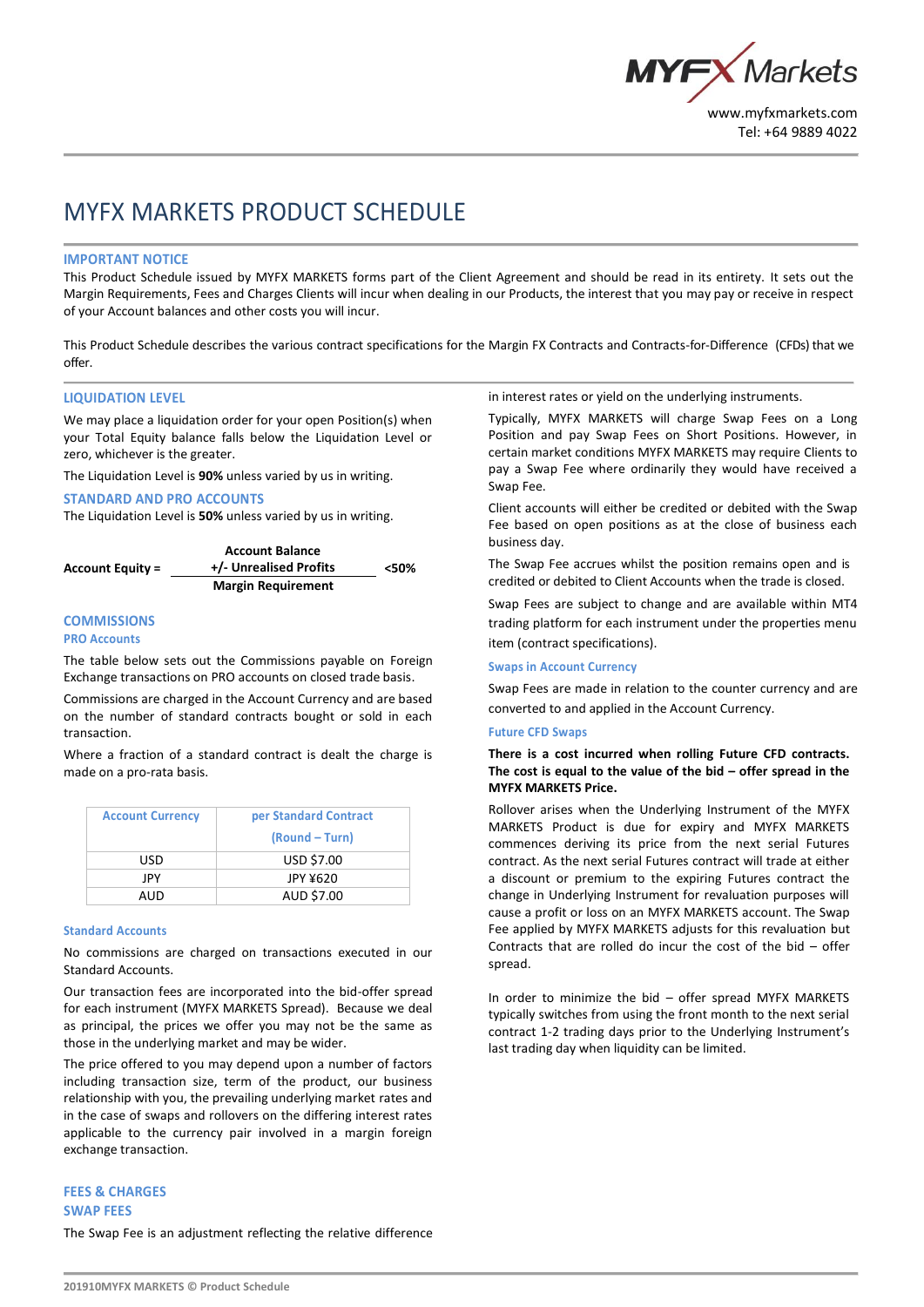#### **FX & Bullion Swaps**

The price of a Margin FX Contract reflects the value of one currency expressed in terms of a second currency. Whilst MYFX MARKETS's Products do not create any right or obligation to receive the purchased currency, the foreign exchange markets by convention adjust the value of an open position to reflect the different interest rates applicable to the underlying currencies.

If you have an open position in which you have taken the long/bought side in the high yielding currency then the value of the swap fee is typically in your favour to reflect the difference between the interest rates on the two currencies.

If you have an open position in which you have taken the long/bought position in the low yielding currency then the value of the swap fee is typically against you to reflect the difference between the interest rates on the two currencies.

In certain market conditions MYFX MARKETS may require Clients to pay a Swap Fee where ordinarily they would have received a Swap Fee.

MYFX MARKETS applies swaps daily at 24:00 MT4 Server time (5PM New York close). Triple daily swaps are applied on Wednesday and Thursday for the applicable currency pairs.

Swap Fees are applied in your Account Currency.

#### **BANKING CHARGES Deposits**

In order to deposit funds, please login to your MYFX MARKETS Client Office.

All funds must be remitted from a card or bank account in the name of the MYFX MARKETS account holder.

MYFX MARKETS reserves the right to return funds if not received from a bank account in the same name as the MYFX MARKETS account.

| <b>Deposits</b>      | <b>Fees</b>                 |
|----------------------|-----------------------------|
| <b>Bank Transfer</b> | Fees vary depending on bank |
| <b>Credit Card</b>   | No fees                     |
| <b>Bitwallet</b>     | No fees                     |
| Union Pay            | No fees                     |
| Fasapay              | No fees                     |
| Alipay               | No fees                     |
| bitpay               | No fees                     |
|                      |                             |

Please be advised that your payment provider may view payments made to MYFX MARKETS as a cash advance and that they may bill you accordingly.

#### **Withdrawals**

On processing a withdrawal request MYFX MARKETS may require additional information to prove that the beneficiary account is under your name as third-party remittances are not permitted.

All withdrawals are subject to a positive Account Ledger Balance and Free Equity.

All withdrawal requests are processed Monday to Friday between normal business hours.

All requests received outside of these hours will be processed on the next business day.

# **Withdrawals**

| <b>Bank Transfer</b> | \$25.00 (No fees for AU Banks) |  |  |  |
|----------------------|--------------------------------|--|--|--|
| Credit Cards         | No fees                        |  |  |  |
| <b>Bitwallet</b>     | No fees                        |  |  |  |
| Union Pay            | \$25.00                        |  |  |  |
| Alipay               | \$25.00                        |  |  |  |
| bitpay               | No fees                        |  |  |  |

Please be aware that your payment provider may charge you a receiving fee for any international payment, MYFX MARKETS is not liable for this fee and this will be incurred by you.

Please note that MYFX MARKETS cannot guarantee same day value for receipt of funds. Processing times are subject to the receiving bank processes. International Transfers may take between 2 – 5 days to be received.

**Note**: For all International bank transfers MYFX MARKETS will require proof of identity and proof of source of funds before processing.

The corresponding bank account must be in the same name as the MYFX MARKETS Account.

#### **Bank Transfers**

Processing times vary and are beyond MYFX MARKETS's control. Receipt of funds may take up to 5 business days.

#### **Administrative Charges**

| Duplicated statements        | \$4.00 per statement        |
|------------------------------|-----------------------------|
| <b>Telephone Transcripts</b> | Upon application            |
| Audit certificates           | Upon application            |
|                              | First call \$25.00          |
| Debt collection              | Second call \$50.00         |
|                              | Referral to agency \$150.00 |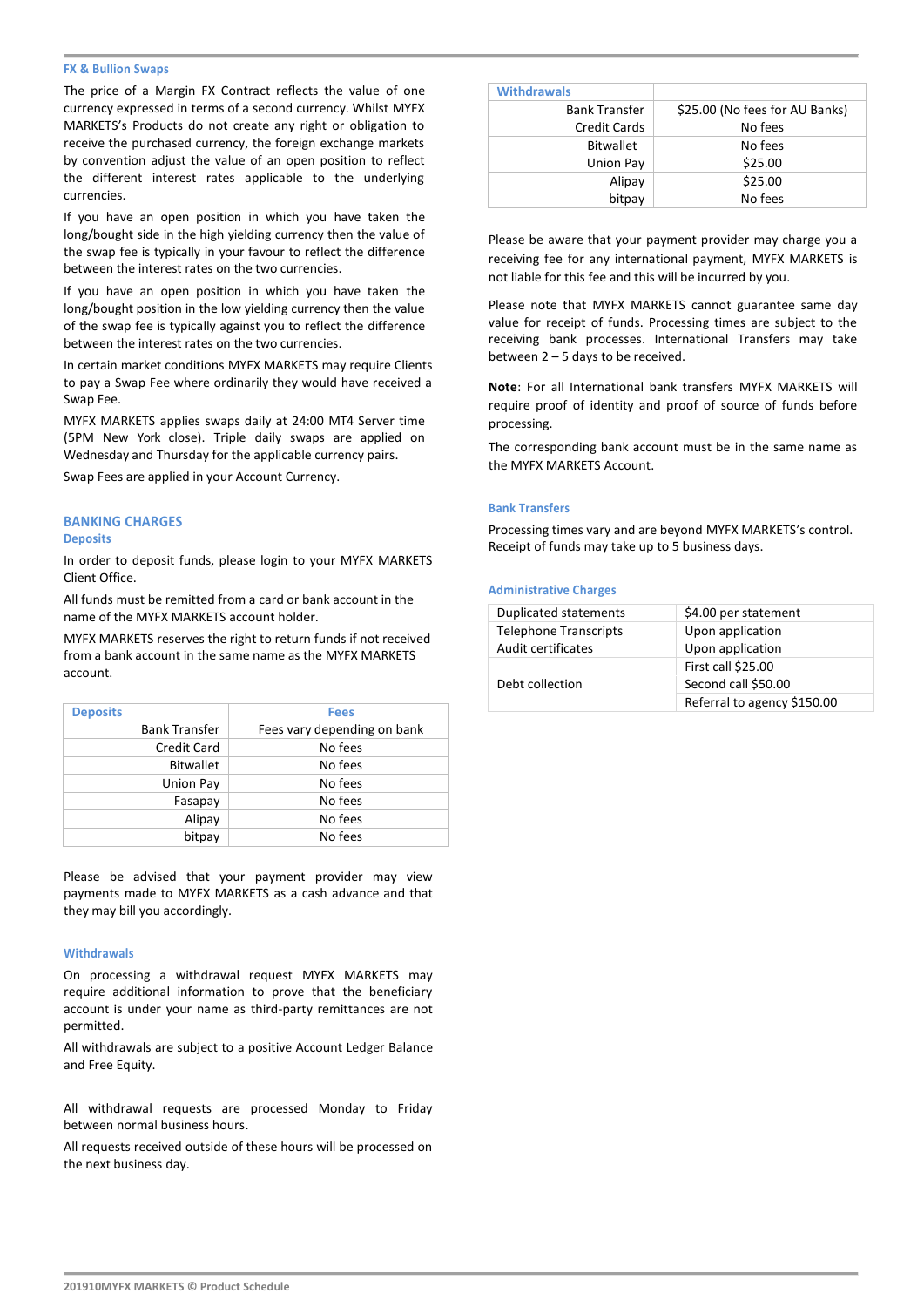# **Contract Specifications**

*Times:* Market Hours below are MT4 Server Time and are correct at the date of publication.

Server Time is set at GMT+2 when New York is observing Eastern Standard Time and is changed to GMT+3 when New York is observing Daylight Savings Time.

*Contract Specifications, Spreads & Margins:* References in the tables below are correct at the time of publication. All Specifications and Margins published in the MT4 Trading platform supersede the Product Schedule.

# **Margin FX Contracts**

|               | <b>Standard</b> |                      | <b>Min</b>   | <b>Max</b>   | <b>Trading Hours</b>      | <b>Trading Hours</b> |
|---------------|-----------------|----------------------|--------------|--------------|---------------------------|----------------------|
| <b>Symbol</b> | <b>Margin</b>   | <b>Contract Size</b> | <b>Trade</b> | <b>Trade</b> | <b>Monday to Thursday</b> | <b>Friday</b>        |
|               | Rate            |                      | <b>Size</b>  | <b>Size</b>  |                           |                      |
| <b>GBPUSD</b> | 1%              | 100,000 BGP          | 0.01         | 100          | $00:02 - 23:59$           | $00:02 - 23:58$      |
| <b>EURUSD</b> | 1%              | 100,000 EUR          | 0.01         | 100          | $00:02 - 23:59$           | $00:02 - 23:58$      |
| <b>USDJPY</b> | 1%              | 100,000 USD          | 0.01         | 100          | $00:02 - 23:59$           | $00:02 - 23:58$      |
| <b>USDCHF</b> | 1%              | 100,000 USD          | 0.01         | 100          | $00:02 - 23:59$           | $00:02 - 23:58$      |
| <b>USDCAD</b> | 1%              | 100,000 USD          | 0.01         | 100          | $00:02 - 23:59$           | $00:02 - 23:58$      |
| <b>AUDUSD</b> | 1%              | 100,000 AUD          | 0.01         | 100          | $00:02 - 23:59$           | $00:02 - 23:58$      |
| <b>EURGBP</b> | 1%              | 100,000 EUR          | 0.01         | 100          | $00:02 - 23:59$           | $00:02 - 23:58$      |
| <b>EURAUD</b> | 1%              | 100,000 EUR          | 0.01         | 50           | $00:02 - 23:59$           | $00:02 - 23:58$      |
| <b>EURCHF</b> | 1%              | 100,000 EUR          | 0.01         | 50           | $00:02 - 23:59$           | $00:02 - 23:58$      |
| <b>EURJPY</b> | 1%              | 100,000 EUR          | 0.01         | 100          | $00:02 - 23:59$           | $00:02 - 23:58$      |
| <b>GBPCHF</b> | 1%              | 100,000 GBP          | 0.01         | 50           | $00:02 - 23:59$           | $00:02 - 23:58$      |
| <b>CADJPY</b> | 1%              | 100,000 CAD          | 0.01         | 50           | $00:02 - 23:59$           | $00:02 - 23:58$      |
| <b>GBPJPY</b> | 1%              | 100,000 GBP          | 0.01         | 50           | $00:02 - 23:59$           | $00:02 - 23:58$      |
| <b>AUDNZD</b> | 1%              | 100,000 AUD          | 0.01         | 50           | $00:02 - 23:59$           | $00:02 - 23:58$      |
| <b>AUDCAD</b> | 1%              | 100,000 AUD          | 0.01         | 50           | $00:02 - 23:59$           | $00:02 - 23:58$      |
| <b>AUDCHF</b> | 1%              | 100,000 AUD          | 0.01         | 50           | $00:02 - 23:59$           | $00:02 - 23:58$      |
| <b>AUDJPY</b> | 1%              | 100,000 AUD          | 0.01         | 50           | $00:02 - 23:59$           | $00:02 - 23:58$      |
| <b>CHFJPY</b> | 1%              | 100,000 CHF          | 0.01         | 50           | $00:02 - 23:59$           | $00:02 - 23:58$      |
| <b>EURNZD</b> | 1%              | 100,000 EUR          | 0.01         | 50           | $00:02 - 23:59$           | $00:02 - 23:58$      |
| <b>EURCAD</b> | 1%              | 100,000 EUR          | 0.01         | 50           | $00:02 - 23:59$           | $00:02 - 23:58$      |
| <b>CADCHF</b> | 1%              | 100,000 CAD          | 0.01         | 50           | $00:02 - 23:59$           | $00:02 - 23:58$      |
| <b>NZDJPY</b> | 1%              | 100,000 NZD          | 0.01         | 50           | $00:02 - 23:59$           | $00:02 - 23:58$      |
| <b>NZDUSD</b> | 1%              | 100,000 NZD          | 0.01         | 100          | $00:02 - 23:59$           | $00:02 - 23:58$      |
| <b>GBPAUD</b> | 1%              | 100,000 GBP          | 0.01         | 50           | $00:02 - 23:59$           | $00:02 - 23:58$      |
| <b>GBPCAD</b> | 1%              | 100,000 GBP          | 0.01         | 50           | $00:02 - 23:59$           | $00:02 - 23:58$      |
| <b>GBPNZD</b> | 1%              | 100,000 GBP          | 0.01         | 50           | $00:02 - 23:59$           | $00:02 - 23:58$      |
| <b>AUDSGD</b> | 1%              | 100,000 AUD          | 0.01         | 50           | $00:02 - 23:59$           | $00:02 - 23:58$      |
| CADSGD        | 1%              | 100,000 CAD          | 0.01         | 20           | $00:02 - 23:59$           | $00:02 - 23:58$      |
| <b>CHFSGD</b> | 1%              | 100,000 CHF          | 0.01         | 20           | $00:02 - 23:59$           | $00:02 - 23:58$      |
| <b>EURSGD</b> | 1%              | 100,000 EUR          | 0.01         | 20           | $00:02 - 23:59$           | $00:02 - 23:58$      |
| <b>GBPSGD</b> | 1%              | 100,000 GBP          | 0.01         | 20           | $00:02 - 23:59$           | $00:02 - 23:58$      |
| <b>NZDCAD</b> | 1%              | 100,000 NZD          | 0.01         | 20           | $00:02 - 23:59$           | $00:02 - 23:58$      |
| <b>NZDCHF</b> | 1%              | 100,000 NZD          | 0.01         | 20           | $00:02 - 23:59$           | $00:02 - 23:58$      |
| <b>SGDJPY</b> | 1%              | 100,000 SGD          | 0.01         | 20           | $00:02 - 23:59$           | $00:02 - 23:58$      |
| <b>USDMXN</b> | 1%              | 100,000 USD          | 0.01         | 20           | $00:02 - 23:59$           | $00:02 - 23:58$      |
| <b>USDSGD</b> | 1%              | 100,000 USD          | 0.01         | 50           | $00:02 - 23:59$           | $00:02 - 23:58$      |
| <b>NZDSGD</b> | 1%              | 100,000 NZD          | 0.01         | 20           | $00:02 - 23:59$           | $00:02 - 23:58$      |
| <b>EURCNH</b> | 1%              | 100,000 EUR          | 0.01         | 20           | $00:02 - 23:59$           | $00:02 - 23:58$      |
| <b>EURHKD</b> | 1%              | 100,000 EUR          | 0.01         | 20           | $00:02 - 23:59$           | $00:02 - 23:58$      |
| HKDJPY        | 1%              | 100,000 HKD          | 0.01         | 20           | $00:02 - 23:59$           | $00:02 - 23:58$      |
| <b>USDCNH</b> | 1%              | 100,000 USD          | 0.01         | 20           | $00:02 - 23:59$           | $00:02 - 23:58$      |
| <b>USDHKD</b> | 1%              | 100,000 USD          | 0.01         | 20           | $00:02 - 23:59$           | $00:02 - 23:58$      |
| <b>EURNOK</b> | 1%              | 100,000 EUR          | 0.01         | 20           | $00:02 - 23:59$           | $00:02 - 23:58$      |
| EURZAR        | 1%              | 100,000 EUR          | 0.01         | 20           | $00:02 - 23:59$           | $00:02 - 23:58$      |
| <b>GBPNOK</b> | 1%              | 100,000 GBP          | 0.01         | 20           | $00:02 - 23:59$           | $00:02 - 23:58$      |
| <b>USDNOK</b> | 1%              | 100,000 USD          | 0.01         | 20           | $00:02 - 23:59$           | $00:02 - 23:58$      |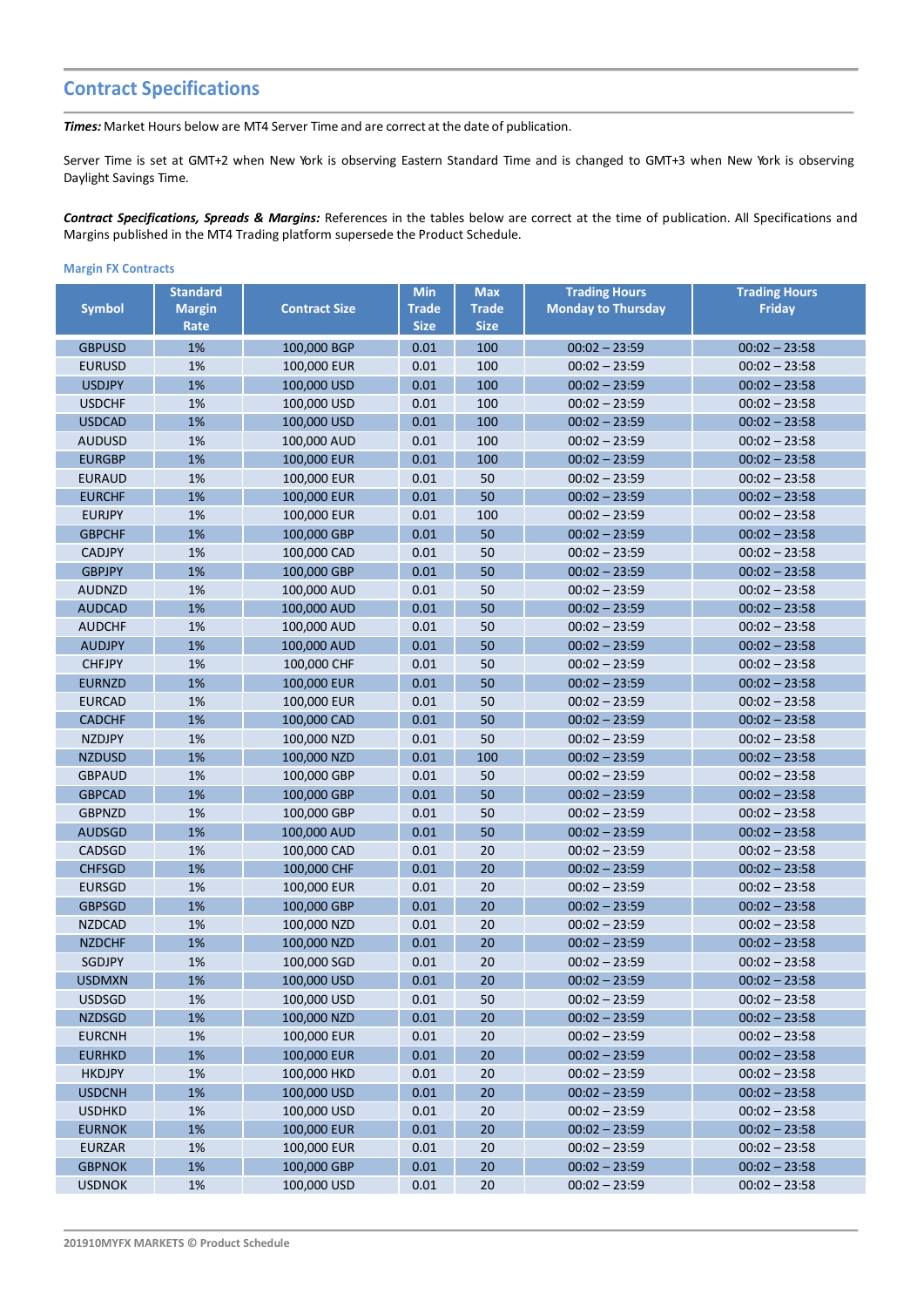| <b>USDZAR</b> | 1% | 100,000 USD | 0.01 | 20 | $00:02 - 23:59$ | $00:02 - 23:58$ |
|---------------|----|-------------|------|----|-----------------|-----------------|
| <b>ZARJPY</b> | 1% | 100,000 ZAR | 0.01 | 20 | $00:02 - 23:59$ | $00:02 - 23:58$ |
| <b>USDRUB</b> | 1% | 100,000 USD | 0.01 | 20 | $00:02 - 23:59$ | $00:02 - 23:58$ |
| <b>EURTRY</b> | 1% | 100,000 EUR | 0.01 | 20 | $00:02 - 23:59$ | $00:02 - 23:58$ |
| <b>USDTRY</b> | 1% | 100,000 USD | 0.01 | 20 | $00:02 - 23:59$ | $00:02 - 23:58$ |

## **Margin Requirements**

Margin Requirements are correct as at the published date and are subject to change in accordance with the Client Agreement and PDS.

MYFX MARKETS shall always endeavor to provide notice of variations to margin requirements but please be aware that in some circumstances, such as an unanticipated market event, advance notice may not be possible. Please always refer to your trading platform for the margin requirement.

In general, the leverage requirements for all FX, metals, BRENT and WTI will be affected by your Account Leverage. For all other CFD instruments, such as stocks and commodities, the leverage requirement for each instrument is fixed.

Where the 'Account Leverage is applicable, your Initial Margin rate should be calculated by using two factors; the symbol's Standard Margin Rate and your Account Leverage setting. The Standard Margin Rate in the contract specifications reflects the Initial Margin Requirement for an account with a 1:100 Account Leverage setting. In the below table, we provide the Initial Margin Rate which reflects the actual margin rate used for your MT4 margin requirement calculation. This calculation is formulated by using both the Initial Margin rate and the Account Leverage settings. For Symbols where the Account Leverage Factor is not applicable, your Initial Margin requirement should always be fixed at the Standard Margin Rate of the symbol.

| <b>Account Leverage</b>                  |    | 1:400                           |                              | 1:200                           |                              | 1:100                           |                              |
|------------------------------------------|----|---------------------------------|------------------------------|---------------------------------|------------------------------|---------------------------------|------------------------------|
|                                          |    | <b>Initial</b><br><b>Margin</b> | <b>Effective</b><br>Leverage | <b>Initial</b><br><b>Margin</b> | <b>Effective</b><br>Leverage | <b>Initial</b><br><b>Margin</b> | <b>Effective</b><br>Leverage |
| <b>Standard</b><br><b>Margin</b><br>Rate | 1% | 0.25%                           | 1:400                        | 0.5%                            | 1:200                        | 1%                              | 1:100                        |